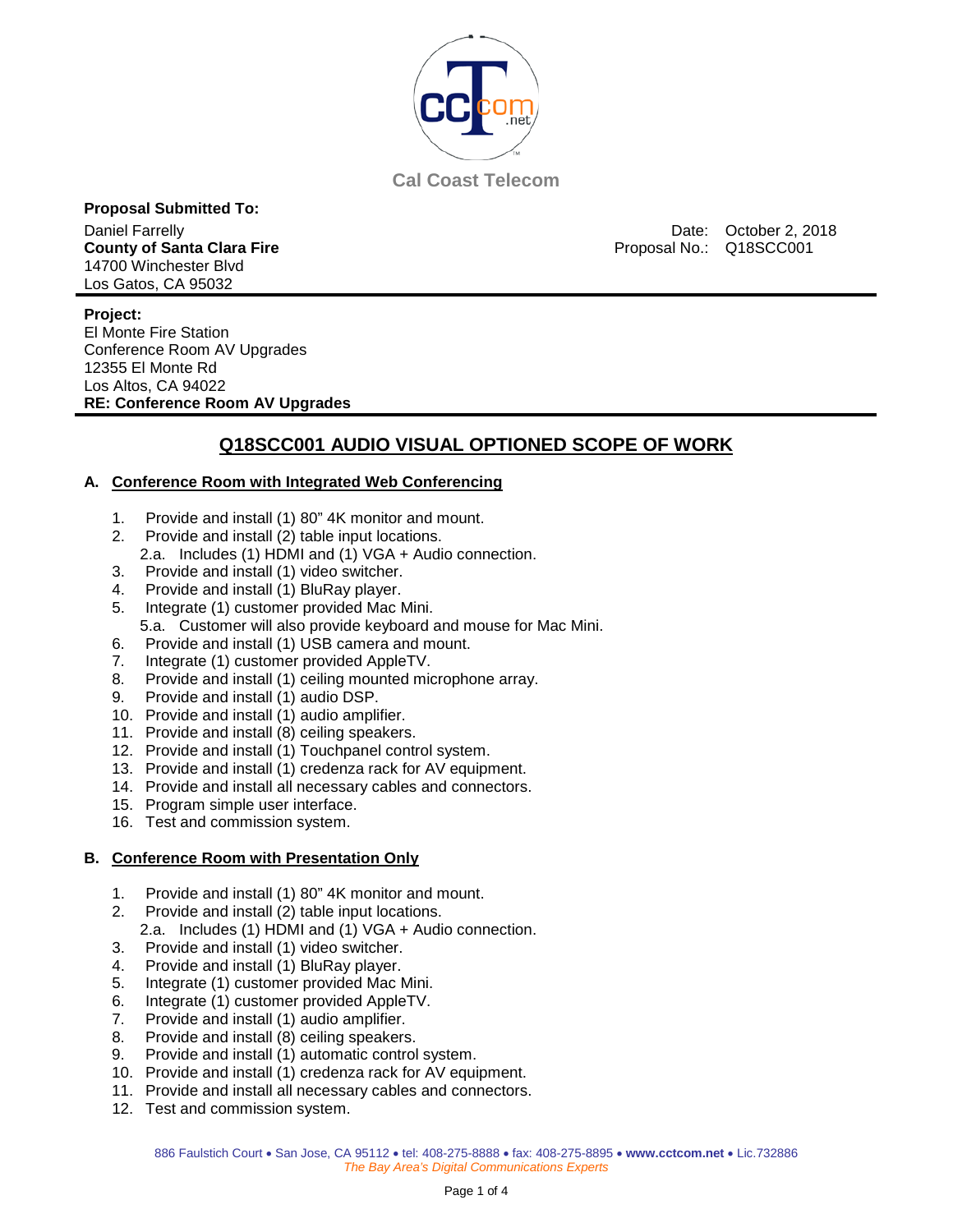

#### **C. Customer Requested Repairs Only**

- 1. Re-Program existing wall controller.<br>2. Re-wire devices to match controller.
- 2. Re-wire devices to match controller.<br>3. Provide and install (1) HDMI wall pla
- Provide and install (1) HDMI wall plate below display.

#### **D. Assumptions**

1. Customer provided equipment is in good working order.

#### **E. Exclusions**

- 1. Warranty of customer provided equipment.<br>2. Pathways: The electrical contractor will be r
- Pathways: The electrical contractor will be responsible for installing cable tray, wire basket tray, raceway, junction boxes and conduit. Cal Coast Telecom will install j-hooks.
- 3. Plywood: The electrical or general contractor will be responsible for installing fire-rated plywood in the MDF and IDFs.
- 4. Demolition: The Electrical or General Contractor will be responsible for any required demolition.
- 5. Hazardous material abatement, containment or costs associated with working in a hazardous material environment.
- 6. Patching, painting and masking for painting.
- 7. Ceiling repair or replacement.
- 8. Cost of cleanup of other trades.
- 9. Permits.
- 10. Cost of Bonds.
- 11. Special certificates of insurance required by third parties.

#### **F. Terms, Conditions and Notes**

- 1. Each option includes "Assumptions," "Exclusions" and "Terms, Conditions and Notes."
- 2. All system designs contained within this document are the intellectual property of Cal Coast Telecom. 2.a. Information is not to be shared with any entity outside of Cal Coast Telecom and the named
	- recipient or organization listed above.
- 3. 50% deposit on material NET30, invoiced at time of award.
- 4. 100% of material billed when shipped, NET30.
- 5. Overall job billed in progress billings up to 90%.
- 6. Final billing at project completion.<br>7. Cal Coast Telecom standard warr
- 7. Cal Coast Telecom standard warranty on audio visual equipment and labor is 90 days.
- 8. Warranty coverage beyond 90 days will require a Cal Coast Telecom audio visual service contract.
- 9. Control programs are proprietary and remain the intellectual property of Cal Coast Telecom.
- 10. Category cable cannot be painted; paint on the category cable voids all warranties. General and painting contractors must take care to properly mask around category cables before painting.
- 11. Cal Coast Telecom has **Extron** certified technicians.
- 12. Cal Coast Telecom reserves the right to request third party checks at its discretion.
- 13. Department of Industrial Relations **(DIR) Registration #1000000317**.
- 14. Cal Coast Telecom is an IBEW Union contractor.
- 15. Purchaser shall provide any necessary building permits and is responsible for conforming to all local building code requirements.
- 16. All work will be installed, labeled, and tested to site and industry standards.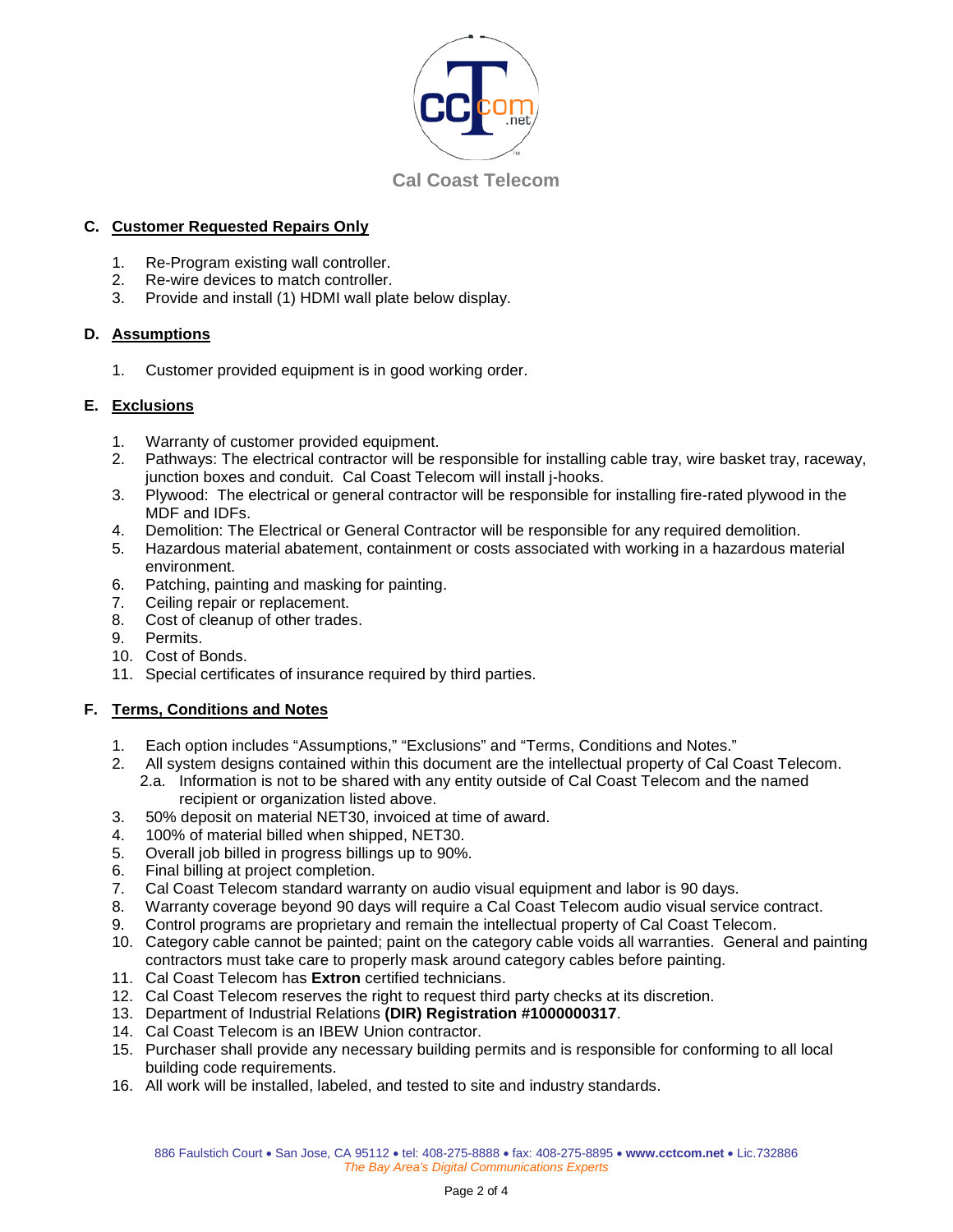

### **Cal Coast Telecom**

- 17. Obstructions of any nature which in any manner interfere with the installation of racks or cabling shall be removed by purchaser prior to commencing work.
- 18. Any changes or additional work will increase the price.
- 19. Work will be done during normal business hours (7am 5pm, Monday Friday).
- 20. Purchase order / email acceptance required to start project.
- 21. Proposal is valid for (30) days from proposal date.
- 22. Payment due (30) days from invoice date.

# **(END OF OPTIONED SCOPE OF WORK)**

# THIS SECTION INTENTIONALLY LEFT BLANK